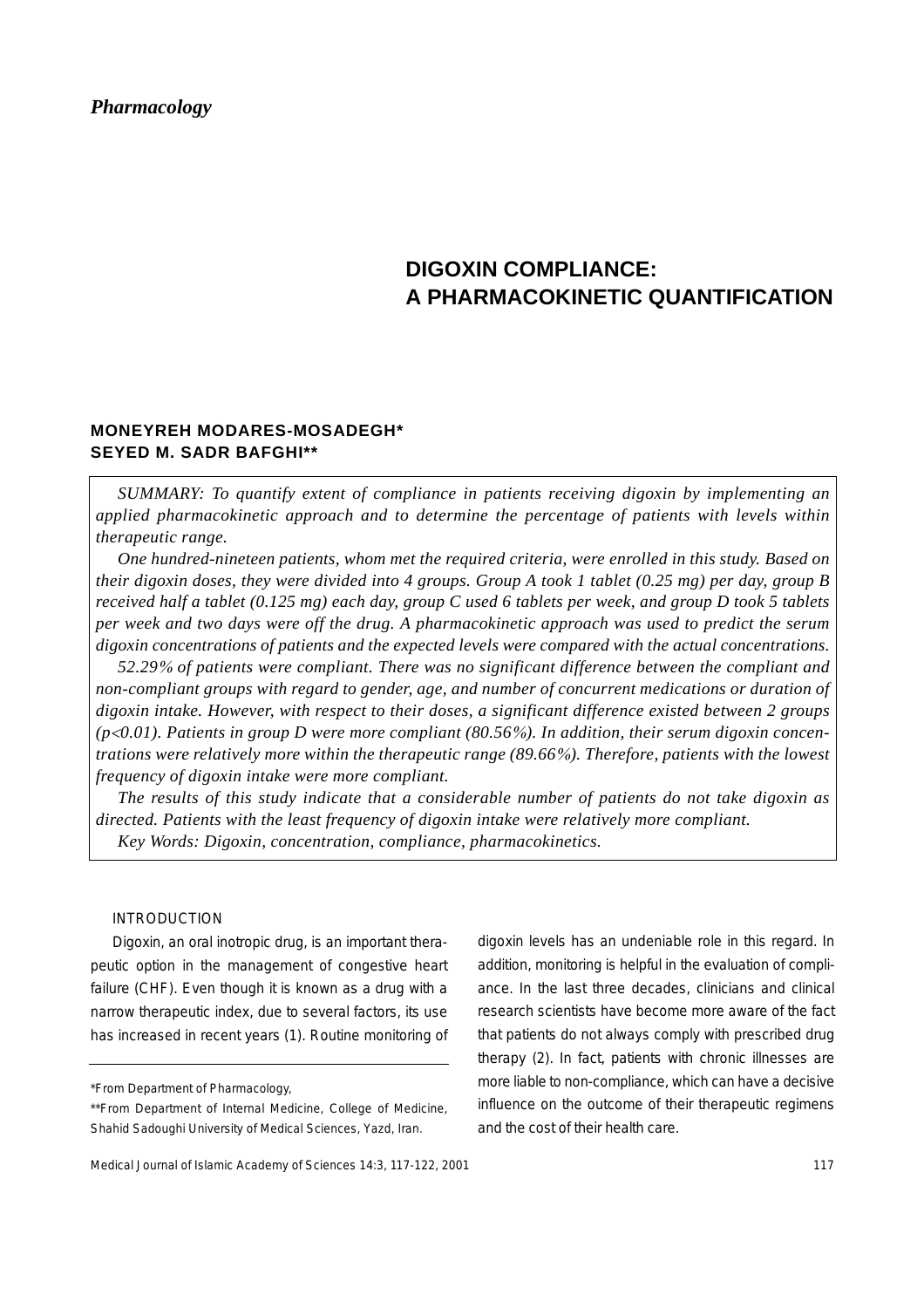The primary goal of this study was to quantify extent of compliance in patients receiving digoxin by implementing an applied pharmacokinetic approach and to determine the percentage of patients with concentrations within the therapeutic range.

#### MATERIALS AND METHODS

This prospective study was carried out from October 2002 to May 2003. After approval by human ethical committee of the Shahid Sadoughi Medical University, a written informed consent was obtained from each patient. All patients attending Sayedoshohada, an ambulatory cardiac clinic in the province of Yazd, and who fulfilled the following criteria were enrolled in this study. They had to have been taking the same brand of digoxin tablet (0.25 mg) for at least one month prior to ensure that steady state levels had been reached. In addition, they were not taking drugs that could affect digoxin concentration. Patients were excluded if they were under 15 years of age, pregnant, suffered from hepatic or renal failure, or had thyroid diseases (3−5). Patients were not enrolled if they were taking drugs known to affect the digoxin concentration such as amiodarone, tetracycline, erythromycin, verapamil, and metoclopramide. All of the patients claimed to be taking their drugs as directed.

The attending cardiologist recorded demographic characteristics, history of disease(s) of patients, results of EKG's, and clinical signs and symptoms. A pharmacist recorded a detailed digoxin dosage history including dose, frequency of dosage, time of the last dose, and concurrent medications. Symptoms of probable toxicity were checked by either the physician or the pharmacist.

Patients were classified into 4 groups based on their digoxin dosages. Group A received one tablet per day, group B took half a tablet per day, group C used 6 tablets per week and 1 day was (Friday) off the drug, and group D took 5 tablets per week and 2 days were (Monday and Friday) off the drug. It should be pointed out that dosing was based on the severity of CHF and age of each patient.

Blood was collected 22 to 24 hours after the last dose and patients had an hour of rest before blood collection because physical activity can decrease digoxin levels (5, 6). Serum digoxin concentration was determined by the AMERLEX Digoxin RIA Kit with the sensitivity of 0.06 ng/ml. Levels of creatinine, sodium, potassium, calcium, and magnesium were also measured.

Since digoxin is not distributed in the adipose tissue, lean body weight (LBW) was used in the calculation (6). The actual body weight was used when the LBW was greater than the actual one.

Equation 1:

LBW  $_{(male)} = 50$  kg + 2.3 x (height in inches above 5 feet)

LBW  $_{(female)} = 45.5$  kg + 2.3 x (height in inches above 5 feet)

To calculate the expected serum digoxin concentration  $(C_{ss})$ (exp)) creatinine clearance (Cl<sub>Cr</sub>) and total body clearance (CL<sub>T</sub>) were determined.  $Cl_{Cr}$  was estimated using the Cockcroft-Gault formula (8):

Equation 2

$$
Cl_{Cr} (ml/min) = \frac{(140 - age) \times LBW}{72 \times Sr_{Cr}}
$$
 (For women, multiplied by 0.86)

Since it has been shown that Sheiner's method was the least biased and most precise for predicting observed serum levels, this method was used to calculate the  $CL_T(9)$ :

Equation 3:

 $CL_T$  (ml/min/ 70 kg) = 23 + 0.88  $Cl_{Cr}$  (ml/min/ 70 kg) Finally, Equation 4 was employed to calculate  $C_{ss}$  (exp): Equation 4:

$$
C_{ss} (exp) (ng/ml) = \frac{FX_0}{CL_T \times \tau}
$$

where F represents the bioavailability of digoxin tablets,  $X_0$  is the maintenance dose, and τ denotes the dosing interval. For facilitation of calculation, the dosing interval was considered to be one day and the average dose of digoxin per day was substituted for  $X_0$ . Average daily dose was calculated by dividing the total digoxin taken per week by seven (6).

According to the digoxin package insert, its bioavailability ranged from 65% to 75%. In this study, 70% was accepted as F.

Non-compliance was defined similarly to Wiseman and Miller's study (10). They also used a pharmacokinetic approach to quantify noncompliance in patients receiving digoxin. In their study, patients whose predicted serum digoxin concentrations were more than 50% greater than the measured levels were considered as non-compliant. Nevertheless, in our study, overuse was also taken into account. Overall, non-compliance was assumed when the expected serum digoxin level was more than 50% greater or 50% lower than the measured level.

118 Medical Journal of Islamic Academy of Sciences 14:3, 117-122, 2001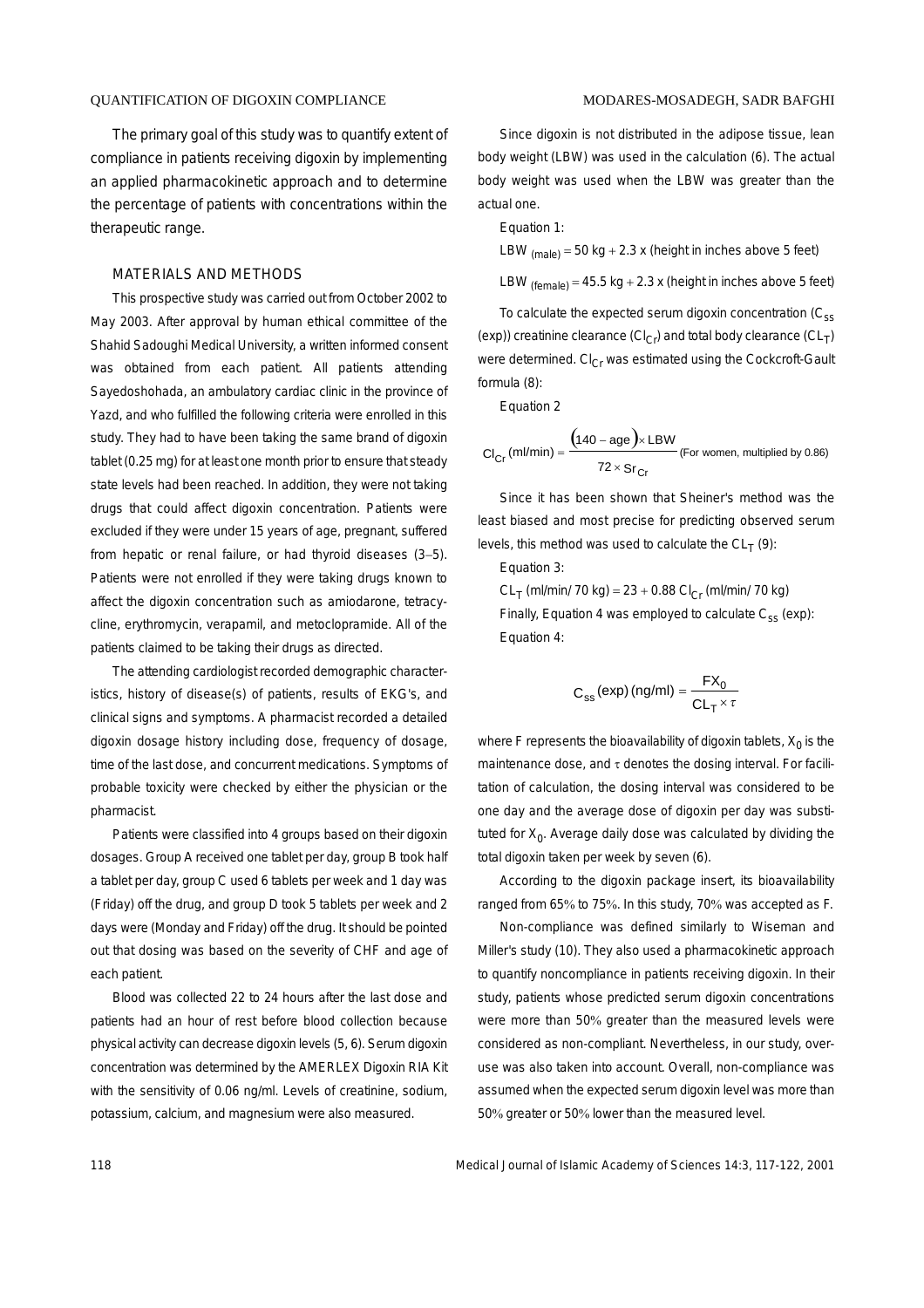#### QUANTIFICATION OF DIGOXIN COMPLIANCE

|  |  |  |  |  | Table 1: Characteristics of patients. |
|--|--|--|--|--|---------------------------------------|
|--|--|--|--|--|---------------------------------------|

| Characteristics                   | Compliants<br>$(n=63)$ | Non-compliants<br>$(n=56)$ | p value |  |  |  |
|-----------------------------------|------------------------|----------------------------|---------|--|--|--|
| Female                            | 31                     | 29                         | 0.92    |  |  |  |
| Male                              | 32                     | 27                         |         |  |  |  |
| Age (year)                        | 54.67±14.75            | 51.45±14.78                | 0.24    |  |  |  |
| Number of received<br>drugs       | $3.64 \pm 1.14$        | $3.78 \pm 1.36$            | 0.59    |  |  |  |
| Duration of digoxin<br>use (year) | 4.19±3.22              | 4.49±3.36                  | 0.64    |  |  |  |
| Dosing groups*                    |                        |                            |         |  |  |  |
| А                                 | 6                      | 19                         |         |  |  |  |
| B                                 | 6                      | 7                          | < 0.001 |  |  |  |
| C                                 | 22                     | 23                         |         |  |  |  |
| D                                 | 29                     | 7                          |         |  |  |  |

\*Average daily dose of each group: A=0.25 mg, B=0.125 mg,

C=0.214 mg, D=0.179 mg

C<sub>ss</sub>: Measured serum digoxin concentration

As some authors have stated, the possibility of digoxin toxicity increases at levels above 1.1 ng/ml or 1.5 ng/ml (11−15). In our earlier study, we also found that from 1.2 ng/ml, there was an increase in electrophysiological signs of toxicity, and it rose steeply with concentrations above 1.6 ng/ml (16). Therefore, the therapeutic range was considered to be between 0.5 and 1.5 ng/ml (12−15).

Statistical analysis was carried out by Chi-square (Yates corrected) and 2 tail t-test, using SPSS software. Differences were considered significant if the p value was less than 0.05.

### RESULTS

One hundred-nineteen patients, including 58 men and 61 women, met the required conditions. Their age was 53.15±14.79 years, on average, where 25.2% of them were older than 65 years of age. The mean number of received drugs was 3.71±1.16, and 107 patients could recall the length of digoxin use (4.33±3.28 years).

The mean expected digoxin serum concentration was 1.22±0.81 ng/ml, which was 50.62% greater than the measured level (0.81±0.64 ng/ml).Twenty five patients were in group A, 13 in group B, 45 in group C, and 36 in group D. The mean serum digoxin levels of groups A, B, C, and D were 1.02±0.09, 0.54±0.30, 0.73±0.36, and 0.87±0.42 ng/ml, respectively. The serum concentrations of 35 patients were below 0.5 ng/ml, which was regarded as sub-therapeutic level. In fact, 32.0%, 53.8%, 31.11%, and 16.67% of the patients in groups A, B, C and D, respectively, had sub-therapeutic levels. Digoxin levels of 11 patients (9.24%) were above 1.5 ng/ml. Five of these patients were in group A, one in group B, two in group C, and three patients in group D. Thus, 48.0%, 38.46%, 64.44%, and 75.00% of patients in groups A, B, C, and D, respectively, fall in the therapeutic range. It should be mentioned that 3 patients (2.52%) were hospitalized for suspected digoxin toxicity. Two of them were taking one tablet daily and one was taking one tablet 6 days per week.

Based on the assumed definition for compliance, 63 (52.94%) patients were considered compliant and 56 (47.06%) were non-compliant. Twenty-nine women (48.33%) were non-compliant, while 27 men (45.76%) did not take digoxin as directed.

As shown in Table 1, 2 groups were not significantly different with regard to gender, age, number of concurrent medications, or duration of digoxin use. Nonetheless, with respect to their dosages, a significant difference was noticed between 2 groups (p<0.001). 24.0%, 46.15%, 48.89%, and 80.56% of patients in groups A, B, C, and D were compliant, respectively. Therefore, patients who were taking digoxin 5 days a week were comparatively more compliant. Conversely, non-compliance was most probable among those taking one tablet every day.

As illustrated in Table 2, there is a considerable difference between the predicted and the measured serum digoxin concentrations of the non-compliant patients. Overall, the expected concentrations were 101.56% greater than the measured levels. Indeed, the expected concentrations for groups A, B, C, and D were 63.33%, 152.50%, 134.55%, and 143.18% greater than the actual values, respectively. Thus, the least difference was noted among patients who were taking one tablet per day.

About 51.78% of the non-complaints had sub-therapeutic levels and 3.57% had levels above 1.5 ng/ml (Table 3). In other words, 44.65% of the non-compliants fall in the therapeutic range. By comparison, 76.19% of the compliant patients had acceptable levels. Serum digoxin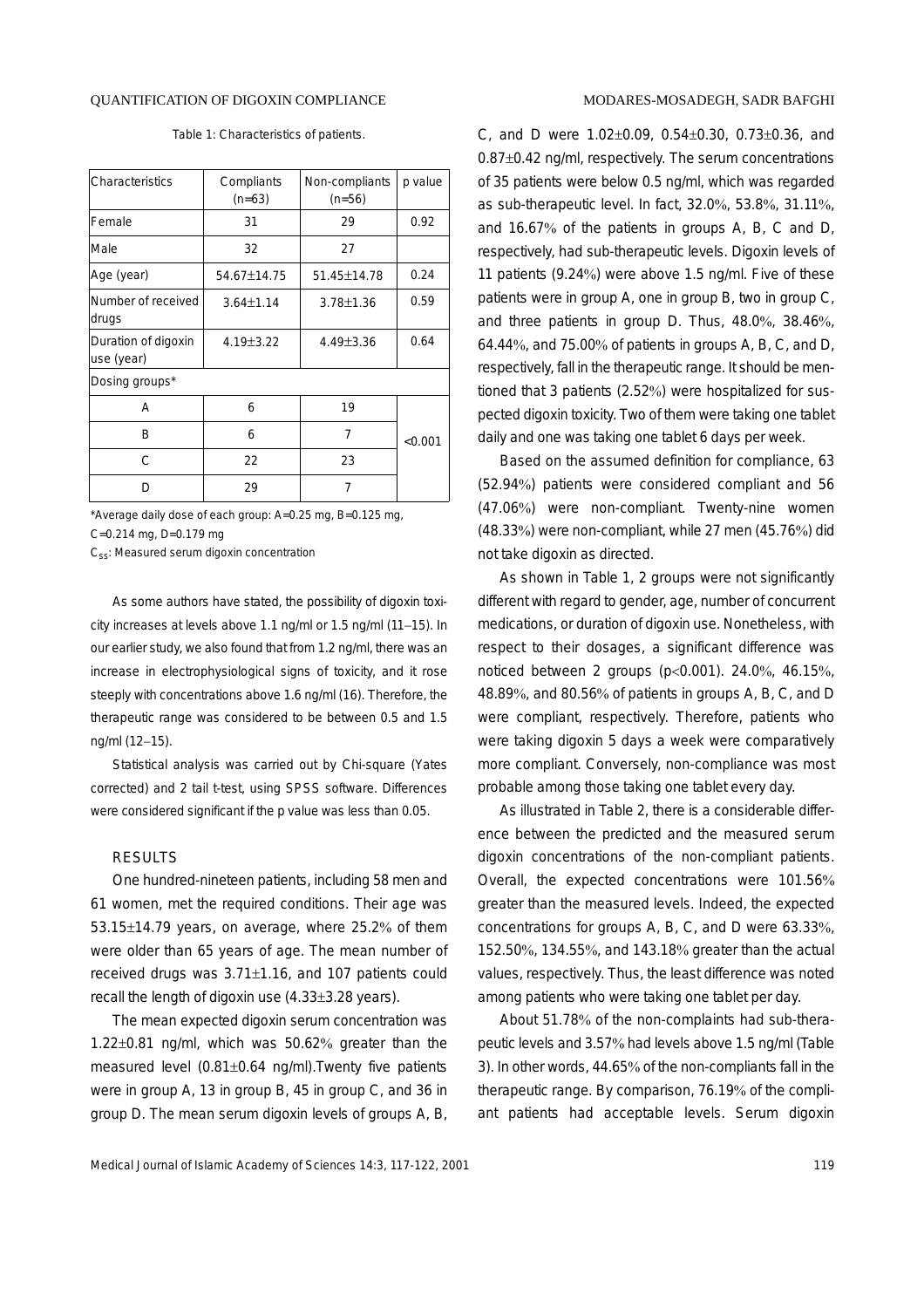| Dosing<br>groups | Compliants |                                  |                            | Non-compliants |    |                                  |                            |          |
|------------------|------------|----------------------------------|----------------------------|----------------|----|----------------------------------|----------------------------|----------|
|                  | n          | $C_{SS}$<br>Mean <sub>±</sub> SD | $C_{ss}$ (exp)<br>(nmol/L) | p value        | n  | $C_{SS}$<br>Mean <sub>±</sub> SD | $C_{ss}$ (exp)<br>(mmol/L) | p value  |
| A                | 6          | $.38 \pm 0.67$                   | $1.73 + 0.54$              | 0.10           | 19 | $0.90 \pm 1.17$                  | $1.47 + 0.57$              | 0.0015   |
| B                | 6          | $0.66 \pm 0.28$                  | $0.74 + 0.25$              | 0.43           |    | $0.40 \pm 0.10$                  | $0.96 \pm 0.22$            | < 0.001  |
| C                | 22         | $0.92 + 0.35$                    | $1.14 \pm 0.35$            | 0.10           | 23 | $0.55 \pm 0.26$                  | $1.29 + 0.60$              | < 0.001  |
| D                | 29         | $0.97 \pm 0.39$                  | $1.12 + 0.49$              | 0.10           |    | $0.44 \pm 0.15$                  | $0.07 + 0.21$              | < 0.0001 |

Table 2: Comparison of measured and expected serum digoxin concentrations.

\*Average daily dose of each group: A=0.25 mg, B=0.125 mg, C=0.214 mg, D=0.174 mg

C<sub>ss</sub>: Measured serum digoxin concentration

C<sub>ss</sub> (exp): Expected serum digoxin concentration

concentrations of 33.33%, 50%, 77.27%, and 89.66% of the compliants in groups A, B, C and D were within the therapeutic range. The majority of the non-compliant patients used less than the prescribed dose, but 2 patients, both of them belonged to group A, overdosed and hospitalized. The electrolyte levels of these patients were within the normal range.

#### **DISCUSSION**

The results of this study indicate that a considerable number of patients (47.06%) do not take digoxin as directed. This could prove to be a great impediment to effective therapy, since several studies provide strong evidence of the efficacy of digoxin in patients with CHF (17, 18). In addition, this drug can reduce the rate of hospitalization (19).

In our study, 52.94% of patients were compliant. It is noteworthy that the rate of compliance among our patients was lower than some other studies. Wiseman and Miller (10) found that 59.58% of patients were compliant. However, in their study, overuse was not taken into account as non-compliance. Measurement of drug compliance by continuous electronic monitoring revealed that patients suffering from atrial fibrillation took 74±21% of the prescribed dose of digoxin during the monitoring period (20). On the other hand, a follow-up study done by Monane et al. (20) showed that only 10% of the patients filled enough prescriptions to have daily digoxin for the entire year.

In the current study, age, gender, number of concurrent medications, or length of digoxin use did not have any significant effect on the rate of compliance. However, another study reported a higher rate of compliance in women, patients over the age of 85, and those taking multiple medications (21). Nevertheless, Wiseman and Miller (10) observed a greater rate of non-compliance among women. The difference between our results and others could be attributed to cultural differences between our society and others.

Among the examined factors, only frequency of digoxin intake was found to have a considerable effect on the rate of compliance. In other words, patients taking 5 tablets per week were more compliant than other groups. On the other hand, those patients taking one tablet daily were the least compliant group.

Since only one physician prescribed digoxin for these patients, the effectiveness of the physician-patient relationship was not a source of difference in the rate of compliance. The only factor overlooked, due to some cultural problems, was the level of education.

It should be mentioned that this study was done by a population based equation and there are differences among individuals. However, for defining compliance, a wide range (±50%) has been taken into account. Therefore, individual differences could be overcome. Besides, when different prediction methods were examined and the Sheiner method was found to be the least biased and the most precise for predicting serum digoxin levels (9).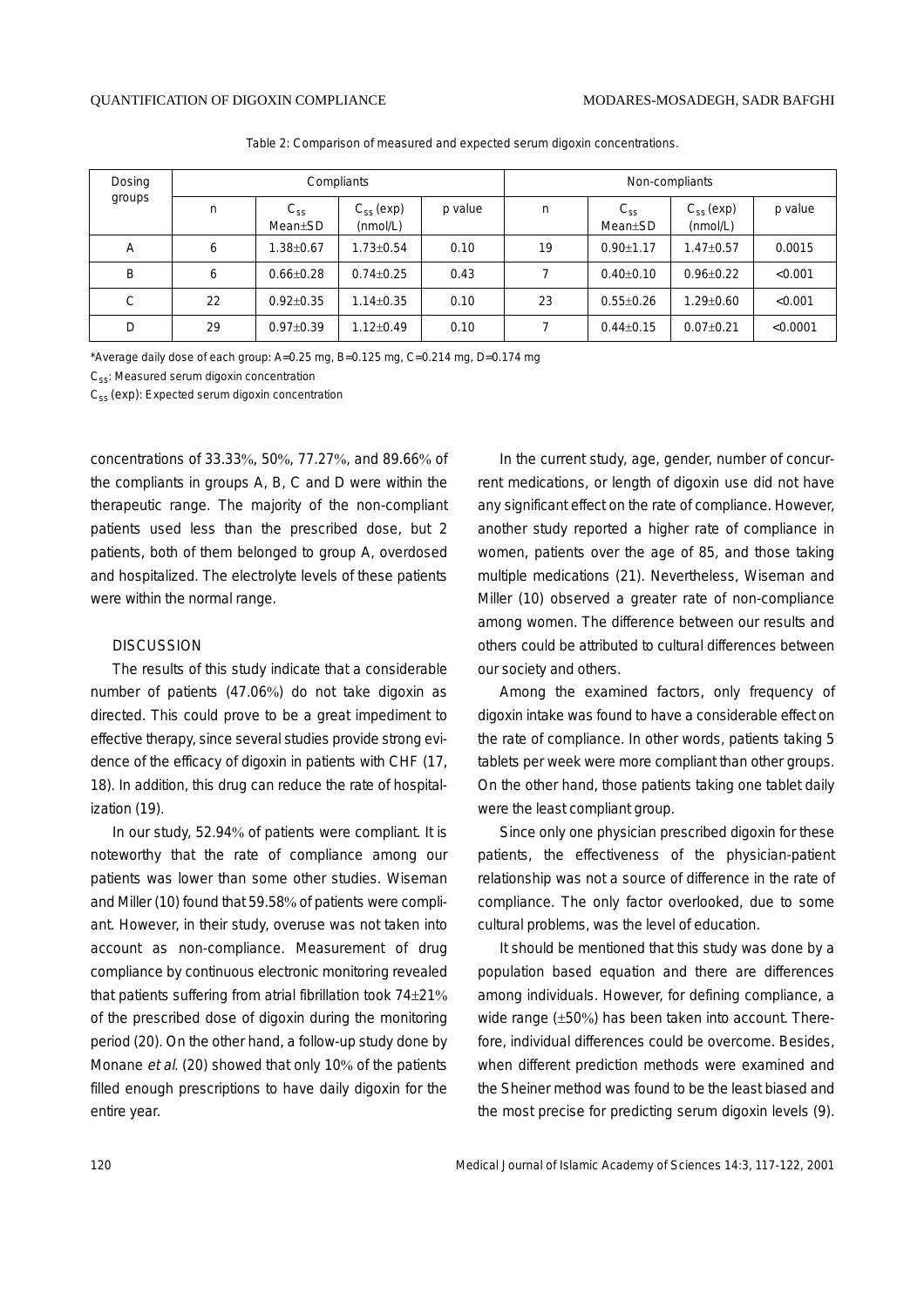| Dosing group* | Compliants                         | Non-compliants | Compliants                         | Non-compliants |  |
|---------------|------------------------------------|----------------|------------------------------------|----------------|--|
|               | patients with $C_{ss}$ < 0.5 ng/ml |                | patients with $C_{ss} > 1.5$ ng/ml |                |  |
| A             | 1 (16.67%)                         | 7 (36.84%)     | 3(50%)                             | 2 (10.52%)     |  |
| B             | $2(33.33\%)$                       | 5 (71.43%)     | 1(16.67%)                          |                |  |
| U             | 3(13.64%)                          | 11 (47.83%)    | $2(9.09\%)$                        |                |  |
| D             | 0                                  | $6(85.71\%)$   | $3(10.34\%)$                       |                |  |

Table 3: Sub-therapeutic and high levels in the compliant and the non-compliant groups.

\*Average daily dose of each group: A=0.25 mg, B=0.125 mg, C=0.214 mg, D=0.179 mg

C<sub>ss</sub>: Measured serum digoxin concentration

Overall, 61.35% of patients had levels within the therapeutic range and 76.19% of the compliant patients were in the desired range. However, patients with therapeutic levels were comparatively less than in the study done by the Digitalis Investigation Group (19). The mean serum digoxin concentration was similar to the DIG trial. Nevertheless, patients taking 0.25 mg daily had higher levels than the DIG trial, while those using 0.125 mg/day had relatively lower levels. Interestingly, the serum digoxin concentrations of individuals taking 5 or 6 tablets per week were more likely to be within the therapeutic range.

Sub-therapeutic levels were most often observed among the patients taking 0.125 mg per day, and levels above 1.5 ng/ml were more prevalent among the patients taking 0.25 mg per day.

Hospital admission for digoxin toxicity was 2.52%, which is higher than the results of the DIG trial (2%) (19) and the study done by Mahdyoon et al. (22) (1%). Nonetheless, Kernan et al. (23) found a higher incidence of hospitalization (4.2%) for digoxin toxicity among the elderly.

In conclusion, the results of this study indicate that patients taking 5 tablets of digoxin per week are more compliant, and the probability of their digoxin levels being within the therapeutic window is higher than others. Since some data suggest that a low dose can provide both a beneficial hemodynamic and neurohumoral effect (24), a dose of 0.25 mg 5 days per week could provide therapeutic results with a higher rate of compliance. Considering probable cultural and socio-economical differences, more studies are needed to confirm and generalize these results.

#### REFERENCES

1. Gheorghiade M : Introduction. Am J Cardiol, 69:1-2, 1992.

2. Kastrissios H, Blaschke TF : Medication compliance as a feature in drug development. Annu Rev Pharmaco Toxicol, 3:451-475, 1997.

3. Bristow MR, Port JD, Kelly RA : Treatment of heart failure: Pharmacological method. In: Heart Diseases: A Textbook of Cardiovascular Medicine. Ed by E Braunwald, DP Zipes, P Libby. Sixth Ed, Philadelphia, WB Saunders Company, pp 562-599, 2001.

4. Lewis RP : Clinical use of serum digoxin concentrations. Am J Cardiol, 69:97-107, 1992.

5. Wieland H : Part 2: Digoxin/Digitoxin: practical aspects of monitoring cardiac drugs in the blood. Wienklin Wochenschr Suppl, 191:48-51, 1992.

6. Jogestrand T : Influence of everyday physical activity on the serum digoxin concentration in digoxin - treated patients. Clin Physiol, 1:204-214, 1981.

7. Reuing RH, Gerats DR : Digoxin. In: Applied Pharmacokinetics: Principles of Therapeutic Drug Monitoring. Ed by WE Evans, JJ Schentag, WJ Jusko, HH Harrison. Second Ed, Spoken: Applied Therapeutics Inc, pp 570-638, 1984.

8. Cockcroft D, Gault M : Prediction of creatinine clearance from serum creatinine. Nephron, 16:31-41, 1976.

9. El-Sayed AYM : Predictive Performance of four pharmacokinetic methods for calculating digoxin dosage. J Clin Pharm Ther, 20:297-304, 1995.

10. Wiseman IC, Miller R : Quantifying non-compliance in patients receiving digoxin: A pharmacokinetic approach. S Afr Med J, 79:155-157, 1991.

11. Leor L, Goldboury U, Behar S : Is it safe to prescribe